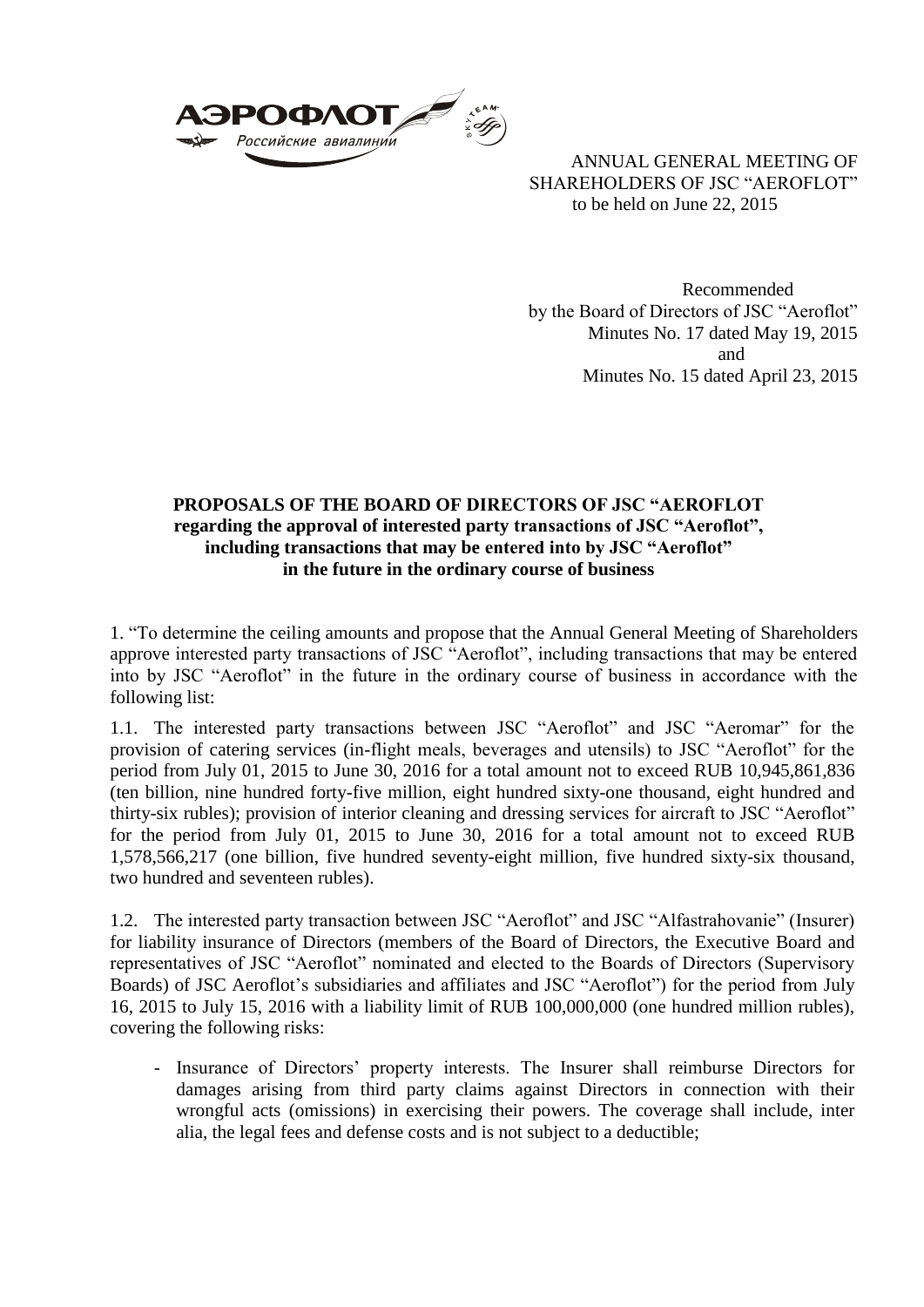- Insurance of property interests of JSC "Aeroflot" relating to reimbursement of damages. The Insurer shall reimburse JSC "Aeroflot" for damages incurred as a result of third party claims brought against Directors in connection with their wrongful acts (omissions) in exercising their powers. The coverage shall include, inter alia, the legal defense costs and reimbursement of the Directors for for expenses arising from such claims. The deductible is \$50,000;
- Insurance of JSC "Aeroflot" against claims involving securities of the Company. Such claims may be brought in the event of sharp changes in prices of traded securities, or errors made in purchasing/selling securities of JSC "Aeroflot", investigations or legal actions taken by authorities with respect to operations with securities. The deductible is \$100,000;

with a total premium of \$107,490 (one hundred and seven thousand, four hundred and ninety US Dollars)".

1.3. The interested party transaction between JSC "Aeroflot" and JSC "Rossiya Airlines" relating to commercial management by JSC "Aeroflot" of the seat inventory on flights operated by JSC "Rossiya Airlines" (including pricing and sale of tickets for such flights) under the Code Share/Block Space Agreement based on a commuter (regional) air services model providing for publication of code-share flights in reservation systems under the code of JSC "Aeroflot" – SU within the range of SU5950-6999 for the period from November 1, 2015 to October 31, 2016, for a total amount not to exceed RUB 47,000,000,000 (forty seven billion rubles) (excluding VAT) for the projected traffic operations volume of approximately 26,654 regional turnaround flights to be flown by JSC "Rossiya Airlines" over this period.".

1.4. The interested party transaction between JSC "Aeroflot" and JSC "Aurora Airlines" relating to commercial management by JSC "Aeroflot" of the seat inventory on a number of flights operated by JSC "Aurora Airlines" (including pricing and sale of tickets for such flights) under the Code Share/Block Space Agreement based on a commuter (regional) air services model providing for publication of code-share flights in reservation systems under the code of JSC "Aeroflot" – SU within the range of SU5400-5799 for the period from November 1, 2015 to October 31, 2016, for a total amount not to exceed RUB 16,200,000,000 (sixteen billion two hundred million rubles) (excluding VAT) for the projected operations volume of approximately 7,225 regional turnaround flights to be flown by JSC "Aurora Airlines" over this period.

1.5. The interested party transaction between JSC "Aeroflot" and JSC "Orenburg Airlines" relating to commercial management by JSC "Aeroflot" of the seat inventory on a number of flights operated by JSC "Orenburg Airlines" (including pricing and sale of tickets for such flights) under the Code Share/Block Space Agreement based on a commuter (regional) air services model providing for publication of code-share flights in reservation systems under the code of JSC "Aeroflot" – SU - within the range of SU5800-5949 for the period from July 1, 2015 to October 31, 2016, for a total amount not to exceed RUB 16,200,000,000 (sixteen billion two hundred million rubles) (excluding VAT) for the projected operations volume of approximately 9,501 regional turnaround flights to be flown by JSC "Orenburg Airlines" over this period.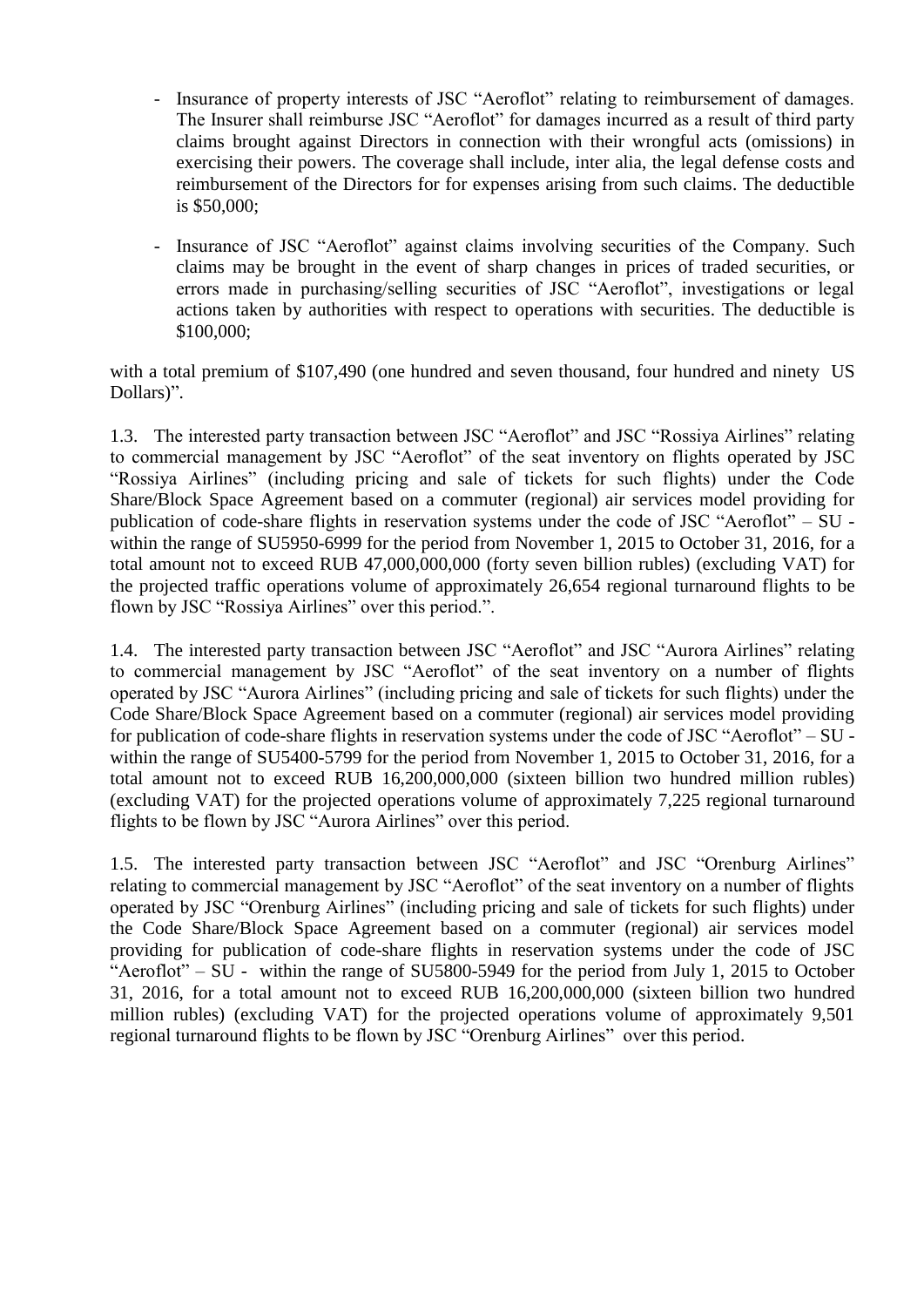1.6. The interested party transaction between JSC "Aeroflot" and JSC "Donavia" relating to commercial management by JSC "Aeroflot" of the seat inventory on flights operated by JSC "Donavia" (including pricing and sale of tickets for such flights) under the Code Share/Block Space Agreement based on a commuter (regional) air services model providing for publication of codeshare flights in reservation systems under the code of JSC "Aeroflot" – SU – within the range of SU5000-5399 for the period from November 1, 2015 to October 31, 2016, for a total amount not to exceed RUB 18,700,000,000 (eighteen billion seven hundred million rubles) (excluding VAT) for the projected operations volume of approximately 13,289 regional turnaround flights to be flown by JSC "Donavia" over this period.".

2. "1. To determine that the price of the interested party transaction for the sublease to Pobeda Airlines LLC by JSC "Aeroflot" of four Boeing 737-800 aircraft bearing MSNs 41205, 41206, 41208 and 41212 (each with two installed CFM56-7B24E engines) shall not exceed US\$ 319,960,000 (three hundred nineteen million nine hundred and sixty thousand US Dollars) (as of April 2015).

2. To recommend that the General Meeting of Shareholders of JSC "Aeroflot" approve the interested party transaction for the sublease to Pobeda Airlines LLC by JSC "Aeroflot" of four Boeing 737-800 aircraft bearing MSNs 41205, 41206, 41208 and 41212 (each with two installed CFM56-7B24E engines) leased from Avia Capital Leasing Limited (the "Lessor") to be concluded on the following material terms and conditions:

Subject matter of the transaction: sublease of four Boeing 737-800 aircraft bearing MSNs 41205, 41206, 41208 and 41212, each with two installed CFM56-7B24E engines (the "Aircraft")

Parties to the transaction:

- JSC "Aeroflot" as the Sublessor;

- Pobeda Airlines LLC as the Sublessee;

Aircraft delivery date: on or before December 31, 2015.

Lease term: up to twelve (12) years following the date each Aircraft is delivered to the Sublessee.

Monthly rent: floating, based on three-month LIBOR and calculated using the following formula: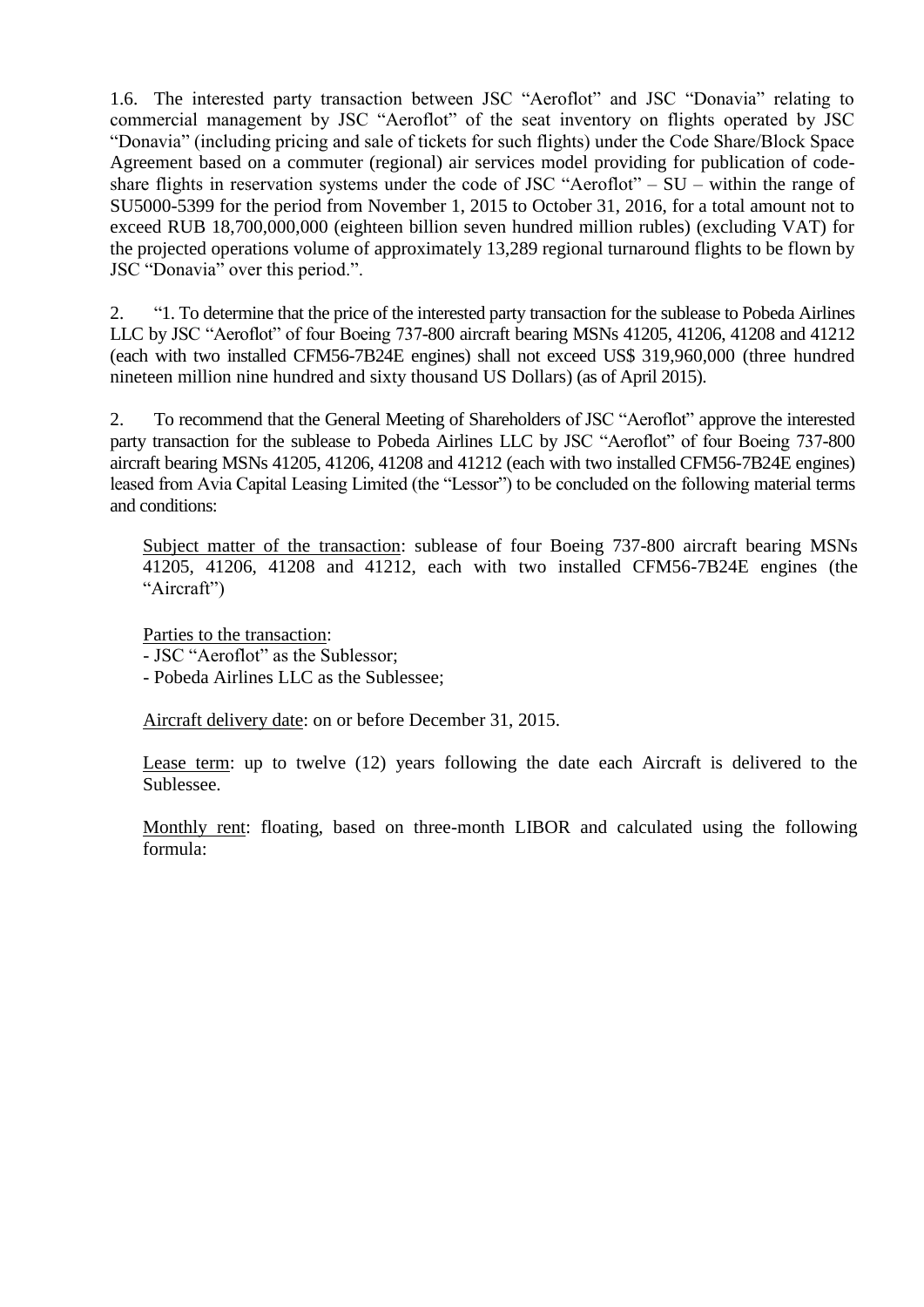A x E + N x (L – 0,47) x (A\*E+M)/(A\*E) +M, where:

- A US\$373,000 maximum;
- Е escalation factor applied by the manufacturer from November 1, 2011 to the Aircraft delivery date, but not to exceed 3.5% per year;
- L current three-month LIBOR;
- N US\$ 26,000 plus (i) E and (ii) amount equal to the percentage increase in A (Base Rental Rate) resulting from the adjustment of the Rental Rate for modifications and BFE installation, to be subsequently reduced by 2.5% every three months during the lease term;
- M Rental Rate for modifications and BFE ("*Buyer Furnished Equipment"*) installation.

In the event of a change to the Aircraft configuration and installation of additional equipment ordered by the Aircraft owner/lessor (*"Buyer Furnished Equipment"*) exceeding the budget established for these purposes (US\$ 2,750,000 in respect of Buyer Furnished Equipment and US\$ 1,953,520 in respect of the change to the configuration of optional features ("Optional Features"), the monthly rent shall be increased by US\$ 975 per US\$100,000 of the cost of additional equipment.

Security Deposit: payable on or before the delivery date of each Aircraft in an amount equal to two months rent for the respective Aircraft, in either cash or a standby letter of credit.

Maintenance Reserve: maximum US\$ 160,000 (one hundred and sixty thousand US Dollars) per month for each Aircraft, based on a maximum of 335 (three hundred and thirty-five) flight hours per month on each Aircraft. The maintenance reserve rates are subject to escalation in accordance with the manufacturer's catalog for engine LLPs and maximum by 3% (three percent) per year for other components.

Insured value of each Aircraft: not to exceed 110% of the purchase price of the Aircraft at the date it is delivered to the Sublessor, to be reduced annually by 3% (three percent).

Transaction price: not to exceed US\$ 319,960,000 (three hundred nineteen million nine hundred and sixty thousand US Dollars)".

3. "1. To determine that the price of the interested party transaction for the sublease to Pobeda Airlines LLC by JSC "Aeroflot" of three Boeing 737-800 aircraft bearing MSNs 43662, 43664 and 43666 (each with two installed CFM56-7B24E engines) shall not exceed US\$ 236,310,000 (two hundred thirty six million three hundred and ten thousand US Dollars) (as of April 2015).

2. To recommend that the General Meeting of Shareholders of JSC "Aeroflot" approve the interested party transaction for the sublease to Pobeda Airlines LLC by JSC "Aeroflot" of three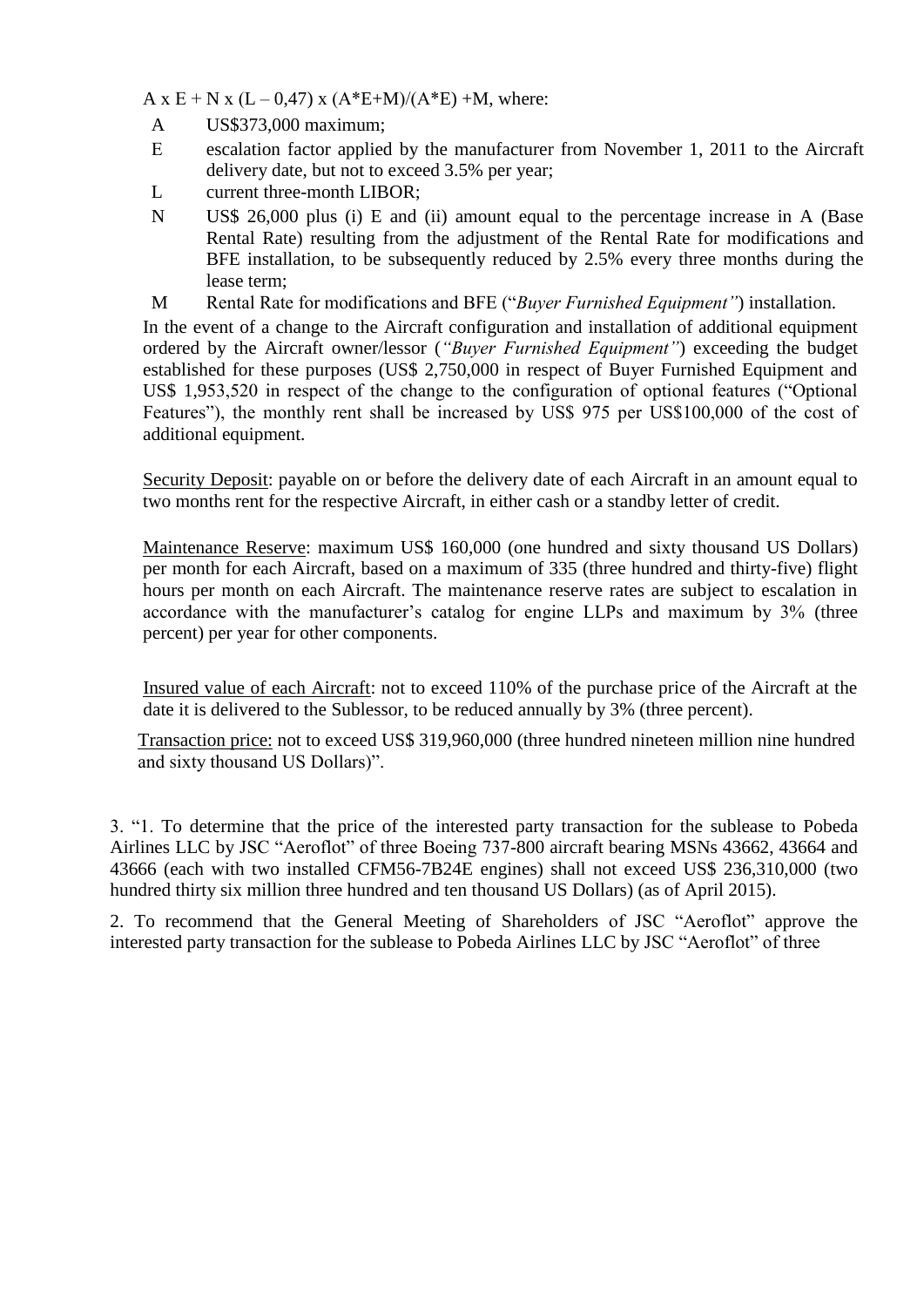Boeing 737-800 aircraft bearing MSNs 43662, 43664 and 43666 (each with two installed CFM56- 7B24E engines) leased from Avolon Aerospace (Ireland) AOE 5 Limited, Avolon Aerospace (Ireland) AOE 6 Limited and Avolon Aerospace (Ireland) AOE 9 Limited, respectively (the "Lessor") to be concluded on the following material terms and conditions:

Subject matter of the transaction: sublease of three Boeing 737-800 aircraft bearing MSNs 43662, 43664 and 43666 (each with two installed CFM56-7B24E engines) (each and collectively, the "Aircraft")

Parties to the transaction: - JSC "Aeroflot" as the Sublessor; - Pobeda Airlines LLC as the Sublessee;

Sublease term: up to twelve (12) years from the date the Aircraft are delivered to the Sublessee.

Monthly rent for the Boeing 737-800 aircraft bearing MSNs 43662 and 43664: floating, based on three-month LIBOR and calculated using the following formula:

|                           | $BLR + (Actual Rate - Assumed LIBOR) \times N \times 100$ x E, where                                                                                                                                                                                                                                        |
|---------------------------|-------------------------------------------------------------------------------------------------------------------------------------------------------------------------------------------------------------------------------------------------------------------------------------------------------------|
| <b>BLR</b>                | maximum US\$ 400,000 (four hundred thousand US Dollars) (as of                                                                                                                                                                                                                                              |
|                           | March 2015);                                                                                                                                                                                                                                                                                                |
| E                         | escalation factor from March 1, 2015 to the delivery date of the<br>respective Aircraft, but not to exceed 3% (three percent) per year;                                                                                                                                                                     |
| <b>Actual Rate</b>        | six-month LIBOR (rounded to two decimal places and expressed as a<br>number, not as a percentage) to be determined two (2) business days<br>prior to the Aircraft delivery date and to be subsequently adjusted 2<br>(two) business days before the end of the current six-month period of<br>the sublease; |
| N<br><b>Assumed LIBOR</b> | US\$ 329 (three hundred and twenty-nine US Dollars) to be<br>subsequently reduced on a straight-line basis during the sublease term<br>to US\$ 199 (one hundred and ninety nine US Dollars);<br>0.40%                                                                                                       |
|                           |                                                                                                                                                                                                                                                                                                             |

In the event of installation of additional equipment financed by the Lessor, BLR shall be increased by US\$ 1,000 (one thousand US Dollars) per US\$ 100,000 (one hundred thousand US Dollars) of the cost of additional equipment.

Monthly rent for the Boeing 737-800 aircraft bearing MSN 43666: floating, based on threemonth LIBOR and calculated using the following formula:

 $(BLR + (Actual Rate - Assumed LIBOR) \times N \times 100) \times E$ , where:

| <b>BLR</b>         | maximum US\$ 400,000 (four hundred thousand US Dollars) (as of    |
|--------------------|-------------------------------------------------------------------|
|                    | March $2015$ ;                                                    |
| E                  | escalation rate from March 1, 2015 to the Aircraft delivery date, |
|                    | 3% (three percent) per year;                                      |
| <b>Actual Rate</b> | six-month LIBOR (rounded to two decimal places and expressed as   |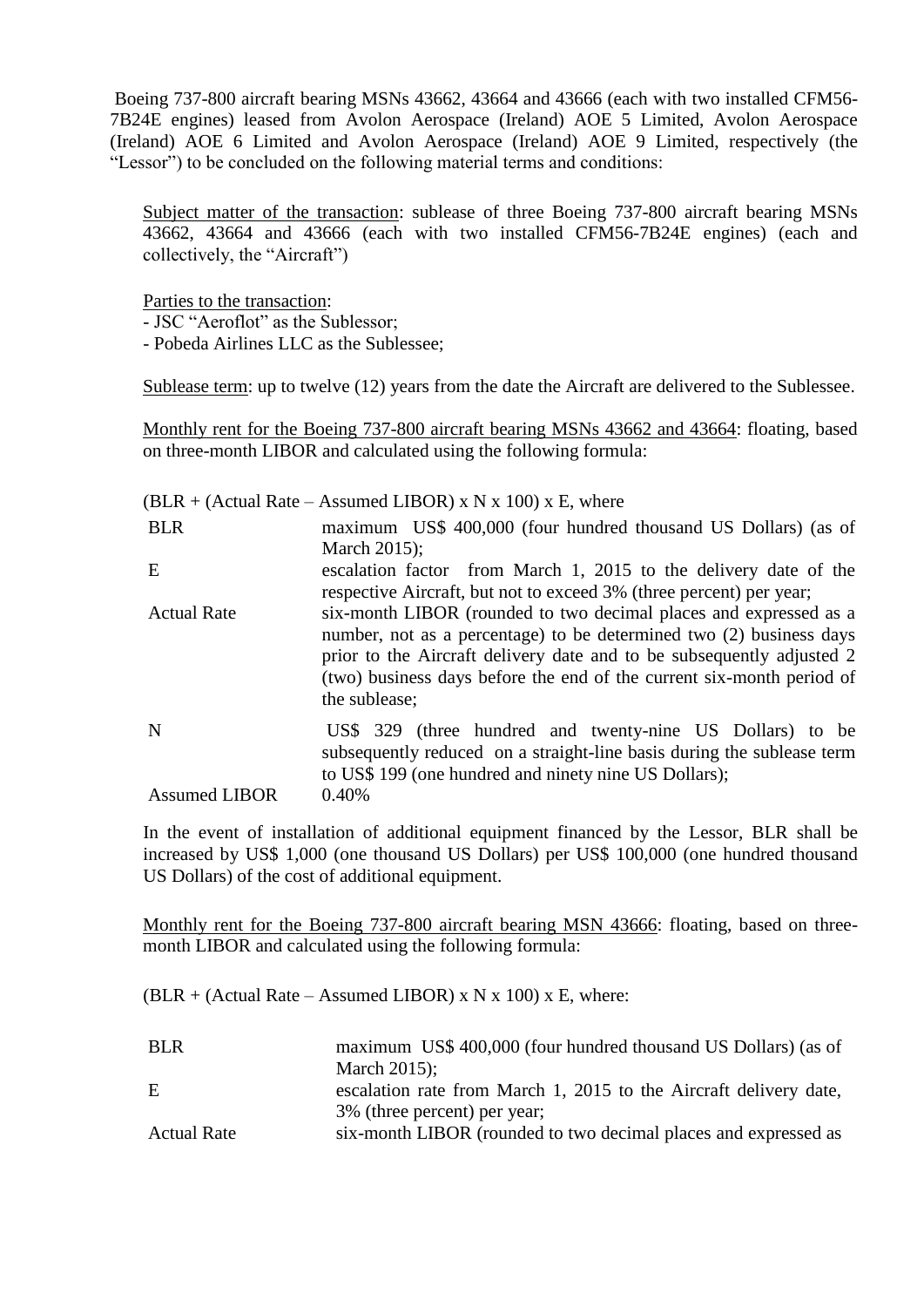a number, not as a percentage) to be determined two (2) business days prior to the Aircraft delivery date and to be subsequently adjusted 2 (two) business days before the end of the current sixmonth period of the sublease;

N US\$ 329 (three hundred and twenty-nine US Dollars) to be subsequently reduced on a straight-line basis during the sublease term to US\$ 199 (one hundred and ninety nine US Dollars); Assumed LIBOR 0.40%

In the event of installation of additional equipment financed by the Lessor, BLR shall be increased by US\$ 1,000 (one thousand US Dollars) per US\$ 100,000 (one hundred thousand US Dollars) of the cost of additional equipment.

Security Deposit: maximum US\$ 800,000 (eight hundred thousand US Dollars), payable in either cash or as a standby letter of credit for each Aircraft.

Insured value of each Aircraft: maximum US\$ 52,000,000 (fifty-two million US Dollars) to be reduced annually by 3% (three percent) maximum.

Maintenance Reserve: maximum US\$ 190,000 (one hundred and ninety thousand US Dollars) per month for each Aircraft, based on a maximum of 300 (three hundred) flight hours per month on each Aircraft. The maintenance reserve rates are subject to escalation in accordance with the manufacturer's catalog for engine LLPs and maximum by  $3\%$  (three percent) per year for other components.

Cross-Default: Any default by the Sublessee under the sublease agreement for any one Aircraft shall also constitute default under the sublease agreements for the other two Aircraft and will result in the penalty sanctions provided by any of the three sublease agreements (up to their termination);

Transaction price: not to exceed US\$ 236,310,000 (two hundred thirty six million three hundred and ten thousand US Dollars)."

4. "1. To determine that the price of the interested party transaction for the sublease to Pobeda Airlines LLC by JSC "Aeroflot" of three Boeing 737-800 aircraft bearing MSNs 39947, 39948 and 39950 (each with two installed CFM56-7B24E engines) shall not exceed US\$ 219,580,000 (two hundred nineteen million five hundred eighty thousand US Dollars) (as of April 2015).

2. To recommend that the General Meeting of Shareholders of JSC "Aeroflot" approve the related transactions, namely: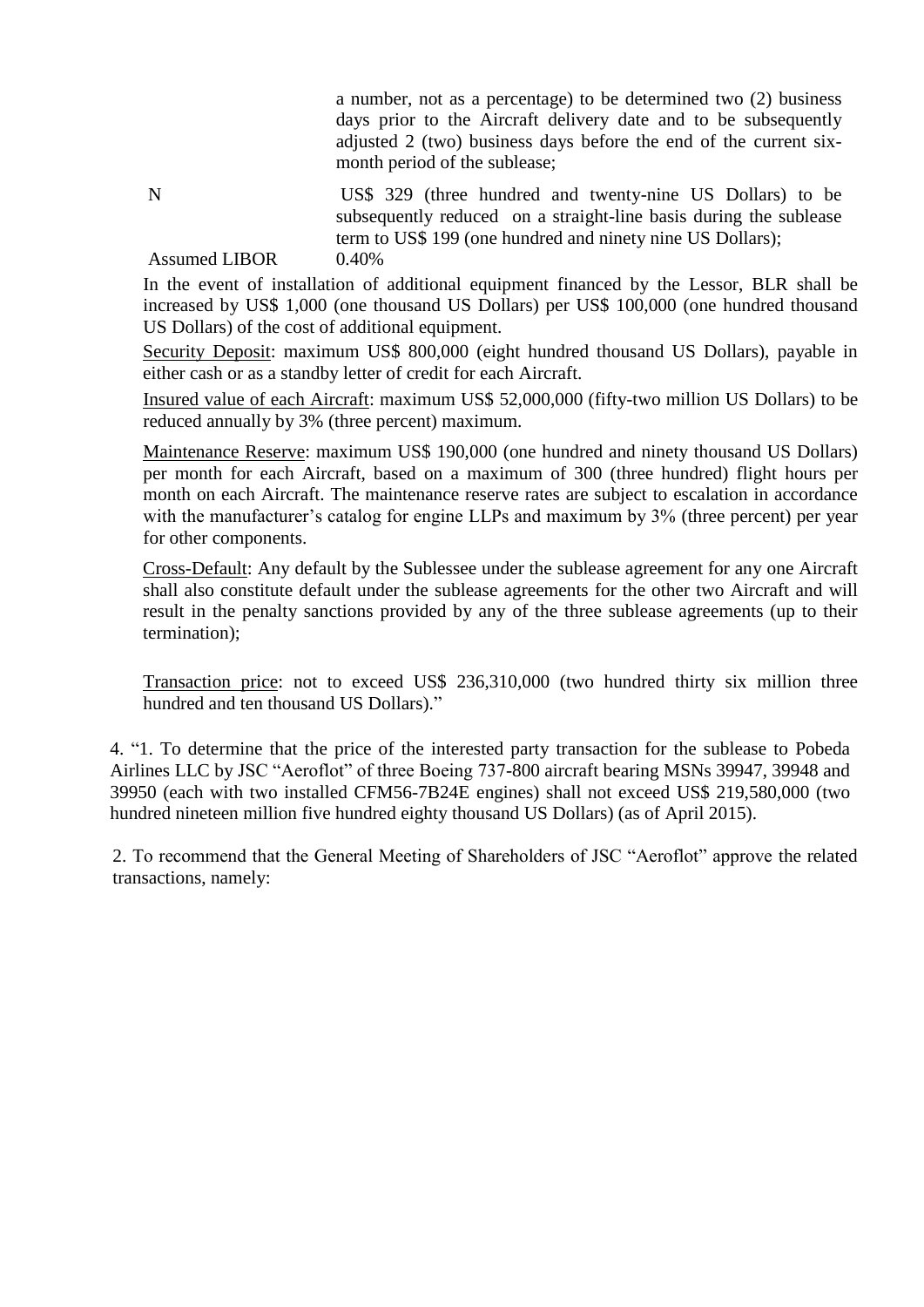2.1. the interested party transaction for the sublease to Pobeda Airlines LLC by JSC "Aeroflot" of three Boeing 737-800 aircraft bearing MSNs 39947, 39948 and 39950 (each with two installed CFM56-7B24E engines) leased from SMBC Aviation Capital Limited (the "Lessor") to be concluded on the following material terms and conditions

Subject matter of the transaction: sublease of three Boeing 737-800 aircraft bearing MSNs 39947, 39948 and 39950, each with two installed CFM56-7B24E engines (the "Aircraft")

Parties to the transaction:

- JSC "Aeroflot" as the Sublessor;

- Pobeda Airlines LLC as the Sublessee;

Lease term: up to twelve (12) years from the date each Aircraft is delivered to the Sublessee.

Monthly rent: floating, based on three-month LIBOR and calculated using the following formula:

(BLR x E) + ((Rate – 0,40) x N x 100 x E), where:

- BLR maximum US\$ 400,000 (four hundred thousand US Dollars);
- E manufacturer's escalation rate from April 1, 2015 to the Aircraft delivery date, but not to exceed 3% (three percent) per year;
- Rate six-month LIBOR (rounded to two decimal places), which appears on Page BBAM01 two (2) business days prior to the delivery date, to be subsequently adjusted on a regular basis 2 (two) business days before the end of the relevant six month LIBOR period up to the end of the sublease term for each Aircraft. It is expressed as a number and not as a percentage (for example, if the rate is 1.00\*, it is indicated as 1.00);
- N US\$ 336.72, to be subsequently reduced during the sublease term on a straightline basis to US\$ 207.52;

In the event of installation of additional equipment financed by the Lessor, the monthly rent shall be increased maximum by US\$ 2,150 (two thousand one hundred and fifty US Dollars) per US\$ 250,000 (two hundred and fifty thousand US Dollars) of the cost of additional equipment (the "Rate of Modification Rate"). The Rate of Modification Rent is subject to escalation from November 2013 to the delivery date of the respective Aircraft.

Security Deposit: maximum US\$ 612,000 (six hundred and twelve thousand US Dollars), payable in either cash or as a standby letter of credit for each Aircraft.

Maintenance Reserve: maximum US\$ 150,000 (one hundred and fifty thousand US Dollars) per month for each Aircraft, based on a maximum of 300 (three hundred) flight hours per month on each Aircraft. The maintenance reserve rates are subject to escalation in accordance with the manufacturer's catalog for engine LLPs and maximum by 3% (three percent) per year for other components.

Insured value of each Aircraft: maximum US\$ 52,000,000 (fifty-two million US Dollars) to be reduced annually by 3% (three percent).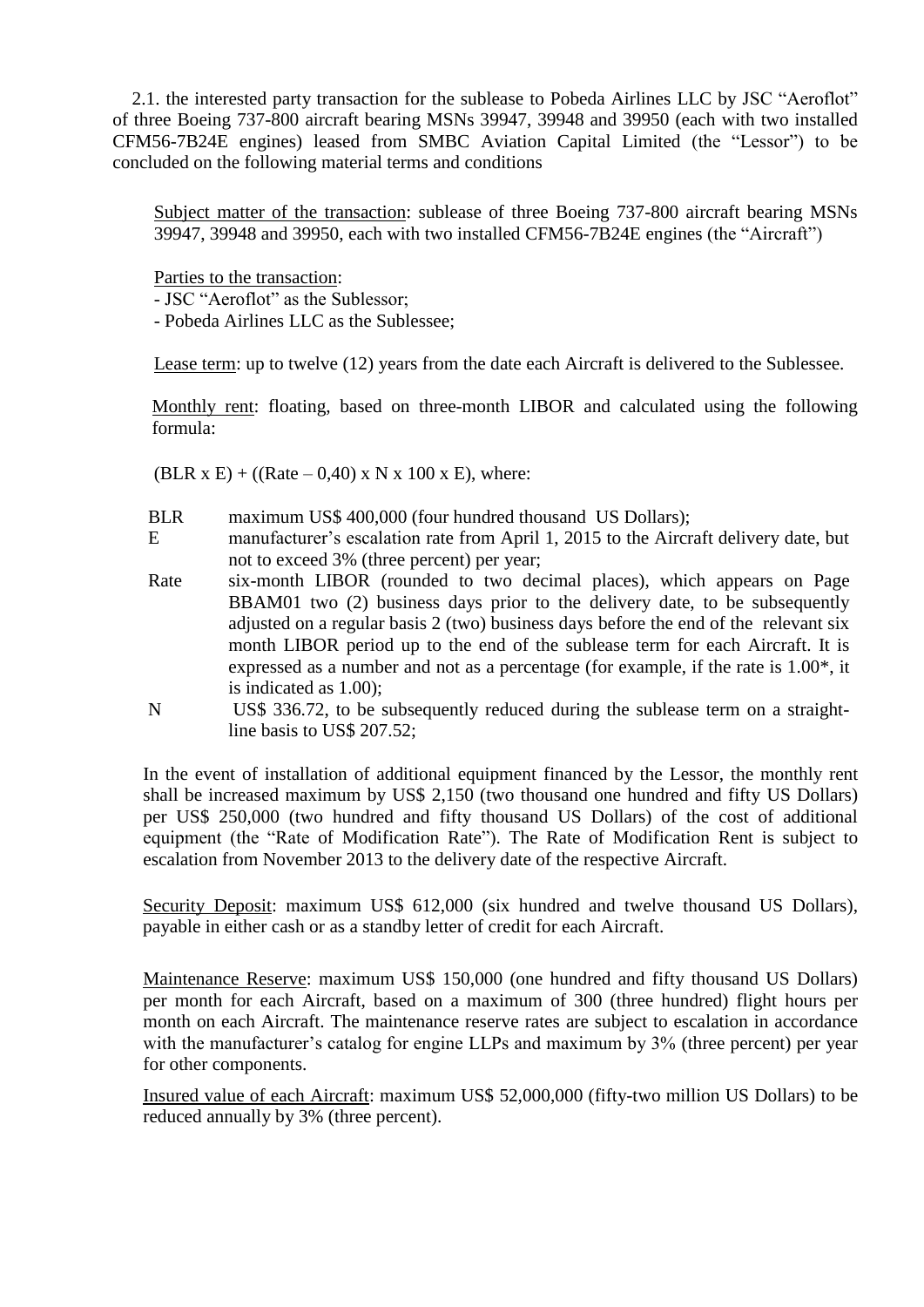Transaction price: not to exceed US\$ 219,580,000 (two hundred nineteen million five hundred and eighty thousand US Dollars).

2.2. Security Assignment with respect to the transaction for the sublease of three Boeing 737- 800 aircraft bearing MSNs 39947, 39948 and 39950 (each with two installed CFM56-7B24E engines) to Pobeda Airlines LLC by JSC "Aeroflot" to be concluded on the following material terms and conditions:

Subject matter of the transaction: assignment by JSC "Aeroflot" to SMBC Aviation Capital Limited of claims of JSC "Aeroflot" under the Aircraft Sublease Agreements, including, but not limited to, all rights, present of future, to demand payment of amounts payable under the Sublease Agreements, enforce obligations under the Sublease Agreements, and claim damages, but excluding any claims under third party liability insurance;

Parties: JSC "Aeroflot" as the Assignor and SMBC Aviation Capital Limited as the Assignee;

Governing law: English law;

Other terms and conditions: The Assignee is entitled to exercise the rights assigned to it under the Security Assignments only upon the occurrence of the Event of Default under the Aircraft Lease Agreements between JSC "Aeroflot" and SMBC Aviation Capital Limited;

Transaction price: not to exceed US\$ 219,580,000 (two hundred nineteen million five hundred and eighty thousand US Dollars)."

5. "1. To determine that the total price of the series of related transactions for the sublease to Pobeda Airlines LLC by JSC "Aeroflot" of two Boeing 737-800 aircraft (bearing MSNs 41991 and 41992, each with two installed CFM56-7B26E engines) shall not exceed US\$ 138,940,000 (one hundred thirty-eight million nine hundred and forty thousand US Dollars) (as of April 2015).

2. To recommend that the General Meeting of Shareholders of JSC "Aeroflot" approve the transaction which involves a series of related transactions, one of which is an interested party transaction, contemplated by the following agreements:

2.1. Aircraft Sublease Agreements with respect to the aircraft bearing MSNs 41991 and 41992:

Subject matter: sublease of two Boeing 737-800 aircraft (each with two installed CFM56- 7B26E engines) bearing MSNs 41991 and 41992 (the "Aircraft").

Parties:

- JSC "Aeroflot" as the Sublessor;
- Pobeda Airlines LLC as the Sublessee;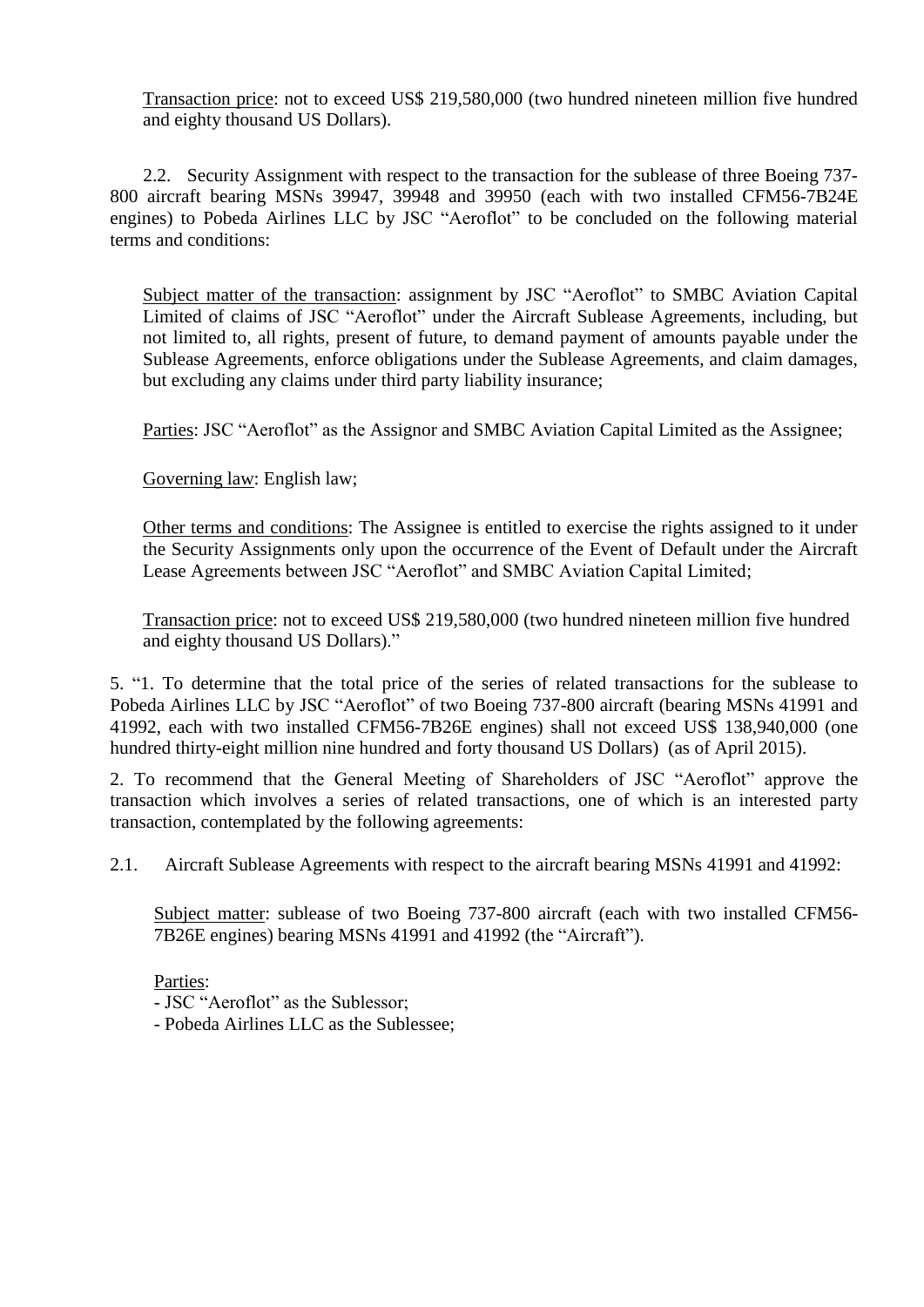Lease term: up to twelve (12) years from the delivery date of each Aircraft.

Monthly rent for each Aircraft: floating, based on three-month LIBOR and calculated in one of the following ways:

- provided that L and ALR are equal, the monthly rental rate for the calculation period will be equal to BLR;
- provided that L exceeds ALR, the monthly rental rate for the calculation period will be calculated according to the following formula:  $BLR + ((L - ALR) * RAF)$ ;
- provided that L is less than ALR, the monthly rental rate for the calculation period will be calculated according to the following formula: BLR  $-$  ((ALR  $-$  L)  $*$  RAF), where:

| BLR<br>maximum US\$ 400,000 (four hundred thousand US Dollars) (as of April 2015); |  |
|------------------------------------------------------------------------------------|--|
|------------------------------------------------------------------------------------|--|

- L six-month LIBOR rounded to four decimal places (expressed as a number, not as a percentage);
- ALR the rate of 0.41 % per annum, expressed as a number;

RAF US\$ 235.

The monthly rent will be increased on the date falling 10 days after the delivery date of the respective Aircraft and on the corresponding date in each subsequent calendar month throughout the sublease term.

Security Deposit: maximum US\$ 1,332,000 (one million three hundred and thirty-two thousand US Dollars) payable in either cash or as a standby letter of credit for each Aircraft.

Insured value: maximum US\$ 56,000,000 (fifty-six million US Dollars) to be reduced annually by 2.5% (two point five percent) maximum for to each Aircraft.

Maintenance Reserve: maximum US\$ 170,000 (one hundred and seventy thousand US Dollars) per month for each Aircraft, based on a maximum of 300 (three hundred) flight hours per month on each Aircraft. The maintenance reserve rates are subject to escalation in accordance with the manufacturer's catalog for engine LLPs and maximum by 3% (three percent) per year for other components.

Other expenses: The Sublessee shall reimburse the Sublessor and the Sublessor shall, in turn, reimburse the Lessor, Elladell Limited or Jeritt Limited (as the case may be) for corresponding operating costs incurred by a specially created company (for the purposes of registration of the Aircraft), subject to a maximum of US\$ 5,000 (five thousand US Dollars) per year for each Aircraft.

Transaction price: not to exceed US\$ 138,940,000 (one hundred thirty-eight million nine hundred and forty thousand US Dollars).

2.2.Deeds of assignment under the Aircraft Sublease Agreements specified in paragraph 1.1. above: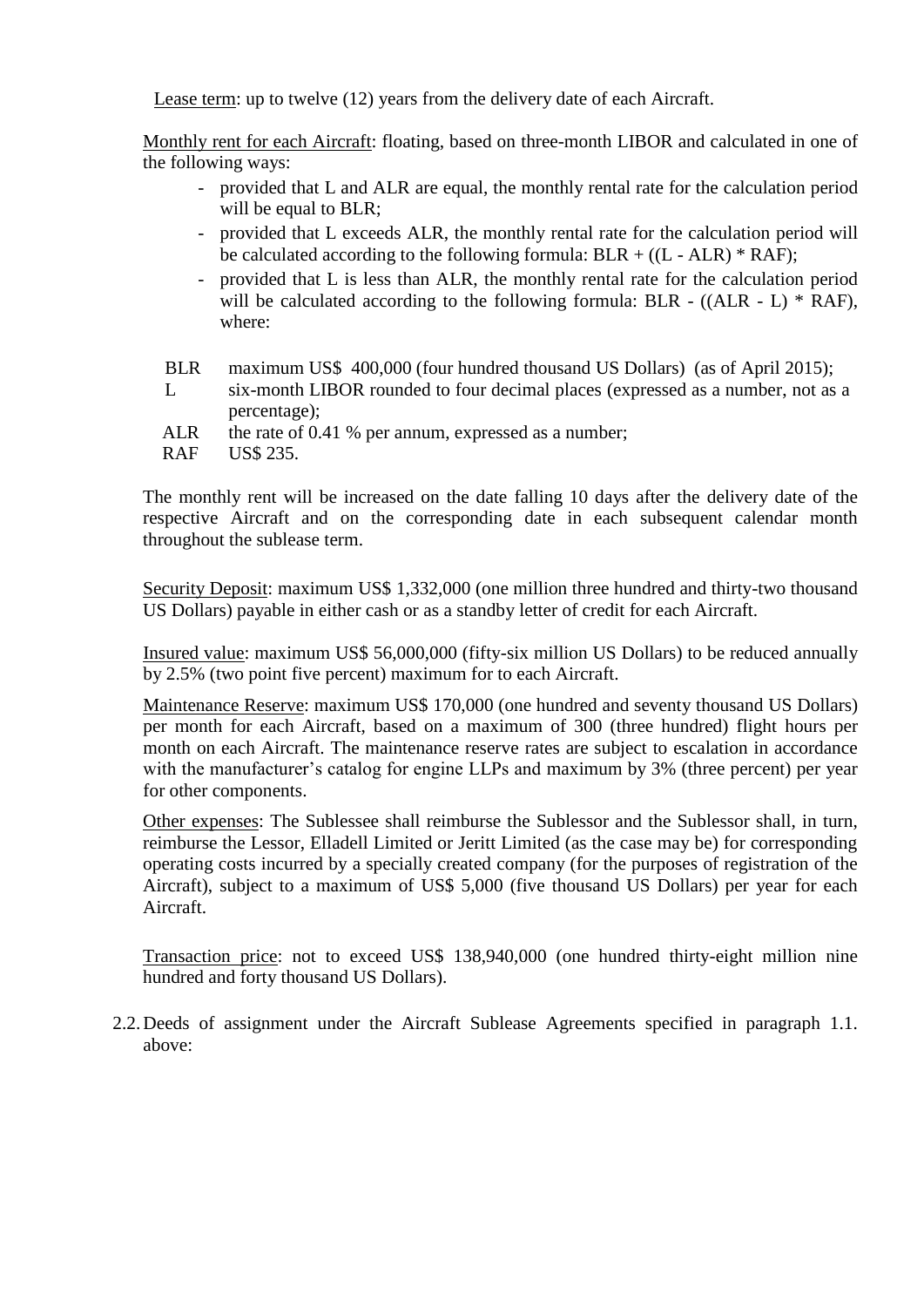Subject Matter: assignment by JSC "Aeroflot" to Elladell Limited or Jeritt Limited (as the case may be) of claims of JSC "Aeroflot" under the Aircraft Sublease Agreements, including, but not limited to, the right to demand payment of amounts payable under the Sublease Agreements, enforce obligations under the Sublease Agreements, and claim damages, but excluding any claims under third party liability insurance;

Parties: JSC "Aeroflot" as the Assignor and Elladell Limited or Jeritt Limited (as the case may be) as the Assignee;

Governing law: English law;

Other terms and conditions: The Assignee is entitled to exercise the rights assigned to it under the deeds of assignment only upon the occurrence of the Event of Default under the Aircraft Lease Agreements between JSC "Aeroflot" and Elladell Limited or Jeritt Limited (as the case may be);

Transaction price: not to exceed US\$ 138,940,000 (one hundred thirty-eight million nine hundred and forty thousand US Dollars).

Pobeda Airlines LLC shall sign an Acknowledgement of Assignment to confirm its agreement with the terms and conditions of the deeds of assignment.

- 2.3.The Engine Warranty Rights Assignment Agreement with respect to the Aircraft bearing MSN 41991 concluded on April 17, 2014 between Babcock & Brown Aviation Finance II Limited, Elladell Limited, Elladell Mezzanine Leasing Limited and JSC "Aeroflot", the Engine Warranty Rights Assignment Agreement with respect to the Aircraft bearing MSN 41992 concluded on May 13, 2014 between Babcock & Brown Aviation Finance II Limited, Jeritt Limited, Jeritt Mezzanine Leasing Limited and JSC "Aeroflot".
- 2.4.The Airframe Warranty Assignments with respect to Aircraft to be concluded, inter alia, between JSC "Aeroflot", Pobeda Airlines LLC, Babcock & Brown Aviation Finance II Limited, Elladell Mezzanine Leasing Limited/Jeritt Mezzanine Leasing Limited (as the case may be) and The Boeing Corporation.
- 2.5.The Purchase Agreement Assignment with respect to the Aircraft bearing MSN 41991 concluded on April 17, 2014 between Babcock & Brown Aviation Finance II Limited as the Assignor, Elladell Limited as the Assignee, Elladell Mezzanine Leasing Limited and JSC "Aeroflot" and the Purchase Agreement Assignment with respect to the Aircraft bearing MSN 41992 concluded on May 13, 2014 between Babcock & Brown Aviation Finance II Limited as the Assignor, Jeritt Limited as the Assignee, Jeritt Mezzanine Leasing Limited and JSC "Aeroflot".
- 2.6.Any letters of agreement concluded by JSC "Aeroflot" with any party specified herein and notices, acknowledgments, powers of attorney and other authorizations granted to any party specified herein (including for the deregistration and export of any Aircraft) and other documents required as part of the obligations of JSC "Aeroflot" under the transaction.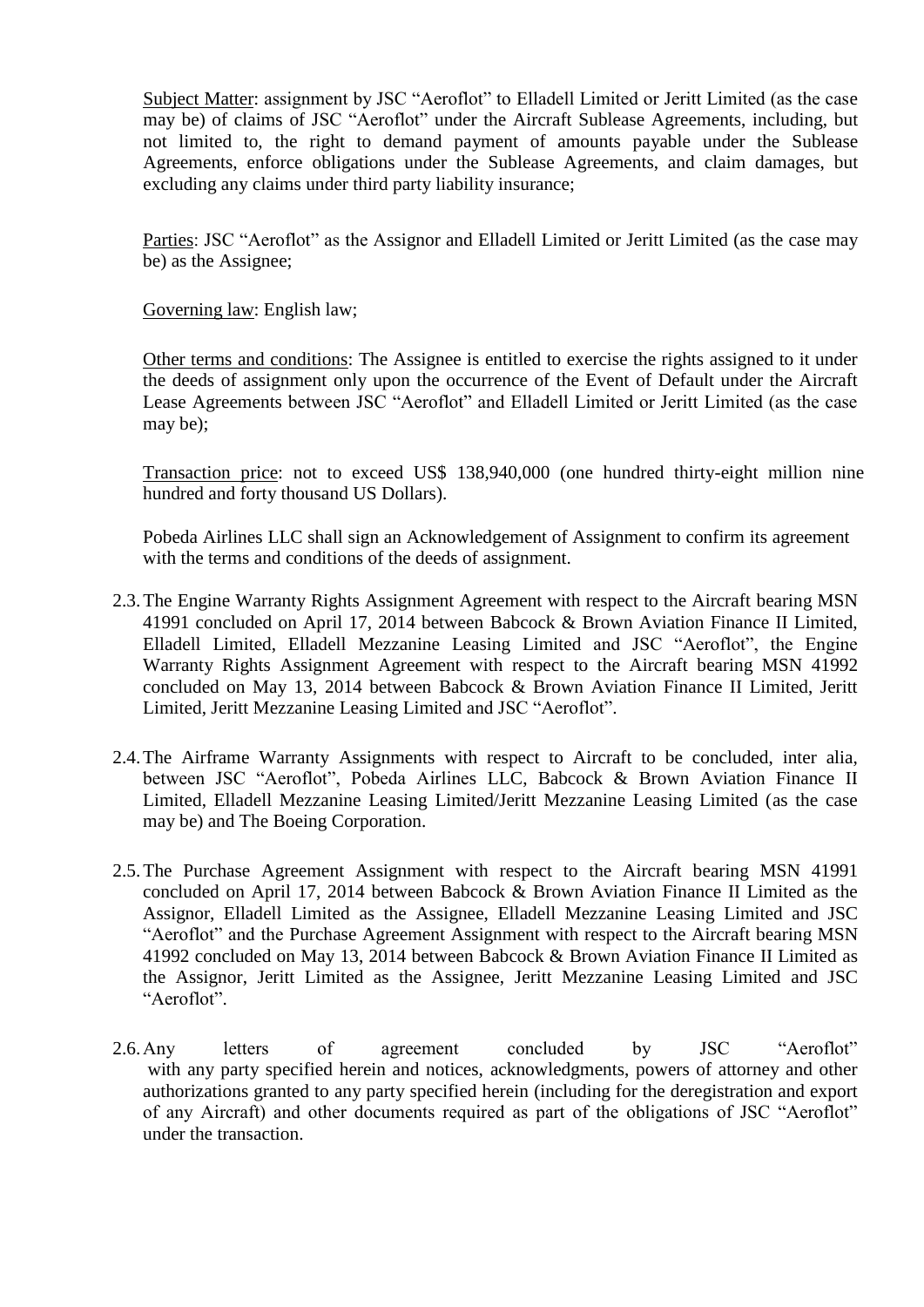The agreements referred to in paragraphs 2.3 - 2.6 are of relevance in the aggregate and constitute an integral part of the series of related transactions. Therefore, the price (monetary value) of the above agreements has not been determined.".

6. "1. To determine that the price of the interested party transaction for the sublease to Pobeda Airlines LLC by JSC "Aeroflot" of one Boeing 737-800 aircraft bearing MSN 39441 (with installed CFM56-7B24E engines) shall not exceed US\$ 78,390,000 (seventy-eight million three hundred and ninety thousand US Dollars) (as of April 2015).

2. To recommend that the General Meeting of Shareholders of JSC "Aeroflot" approve the interested party transaction for the sublease to Pobeda Airlines LLC by JSC "Aeroflot" of one Boeing 737-800 aircraft bearing MSN 39441 (with installed CFM56-7B24E engines) leased from AWAS 39441 Ireland II Limited to be concluded on the following material terms and conditions:

Subject matter of the transaction: sublease of one Boeing 737-800 aircraft bearing MSN 39441 with installed CFM56-7B24E engines (the "Aircraft")

Parties to the transaction:

- JSC "Aeroflot" as the Sublessor;

- Pobeda Airlines LLC as the Sublessee;

Lease term: up to twelve (12) years from the date the Aircraft is delivered to the Sublessee.

Monthly rent: floating, based on three-month LIBOR and calculated using the following formula:

 $(BR + ((A - B) \times 10,000 \times AF))$ , where:

- BR maximum US\$ 400,000 (four hundred thousand US Dollars); BR is subject to escalation using the escalation factor applied by the aircraft manufacturer from January 1, 2013 to the Aircraft delivery date;
- A six-month LIBOR (rounded to two decimal places) calculated three business days prior to the delivery date, to be adjusted on a regular basis three business days before the end of the relevant six-month LIBOR period up to the end of the Aircraft sublease term;
- B 0.5%
- AF US\$ 293 (two hundred and ninety-three US Dollars). to be reduced during the sublease term on a straight-line basis to US\$ 9 (nine US Dollars);

Security Deposit: maximum US\$ 800,000 (eight thousand US Dollars), payable in either cash or as a standby letter of credit for the Aircraft.